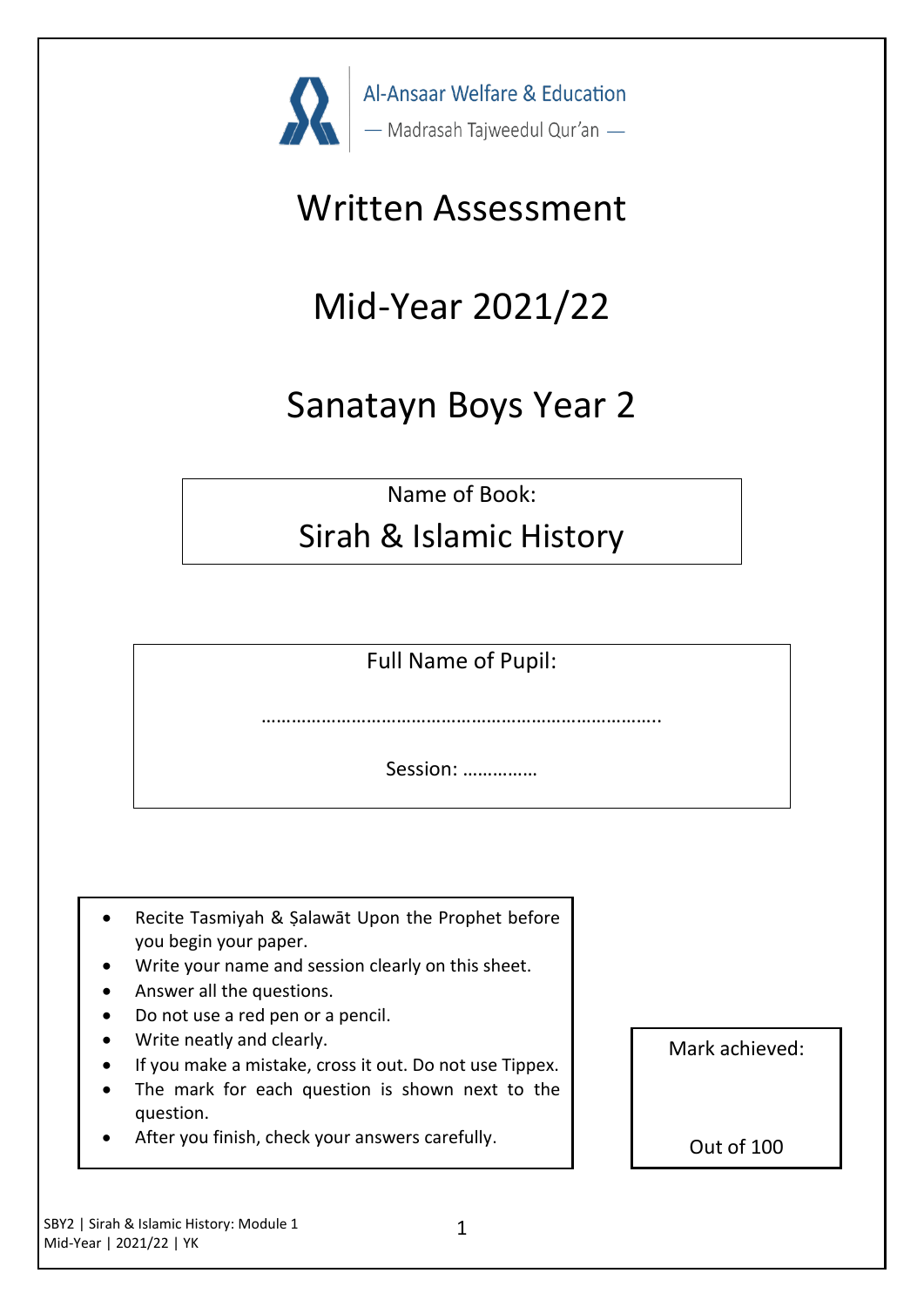### **Section A**

| 1. Write the year in AD/CE when the following events occurred:<br>(18) |
|------------------------------------------------------------------------|
| Birth of the Prophet (SAW):                                            |
| Death of Abdul-Muttalib:                                               |
| Marriage to Khadijah (RA):                                             |
| Prophet (SAW) receives the first revelation:                           |
| Migration to Habashah/Ethiopia:                                        |
| Visit to Ta'if:                                                        |
| <b>Battle of the Trench:</b>                                           |
| Battle of Mu'tah:                                                      |
| Abu Bakr (RA) passes away:                                             |
| Battle of Yarmouk/Qadiysiyyah:                                         |
| Conquest of Jerusalem:                                                 |
| Conquest of Egypt:                                                     |
| Umar (RA) passes away:                                                 |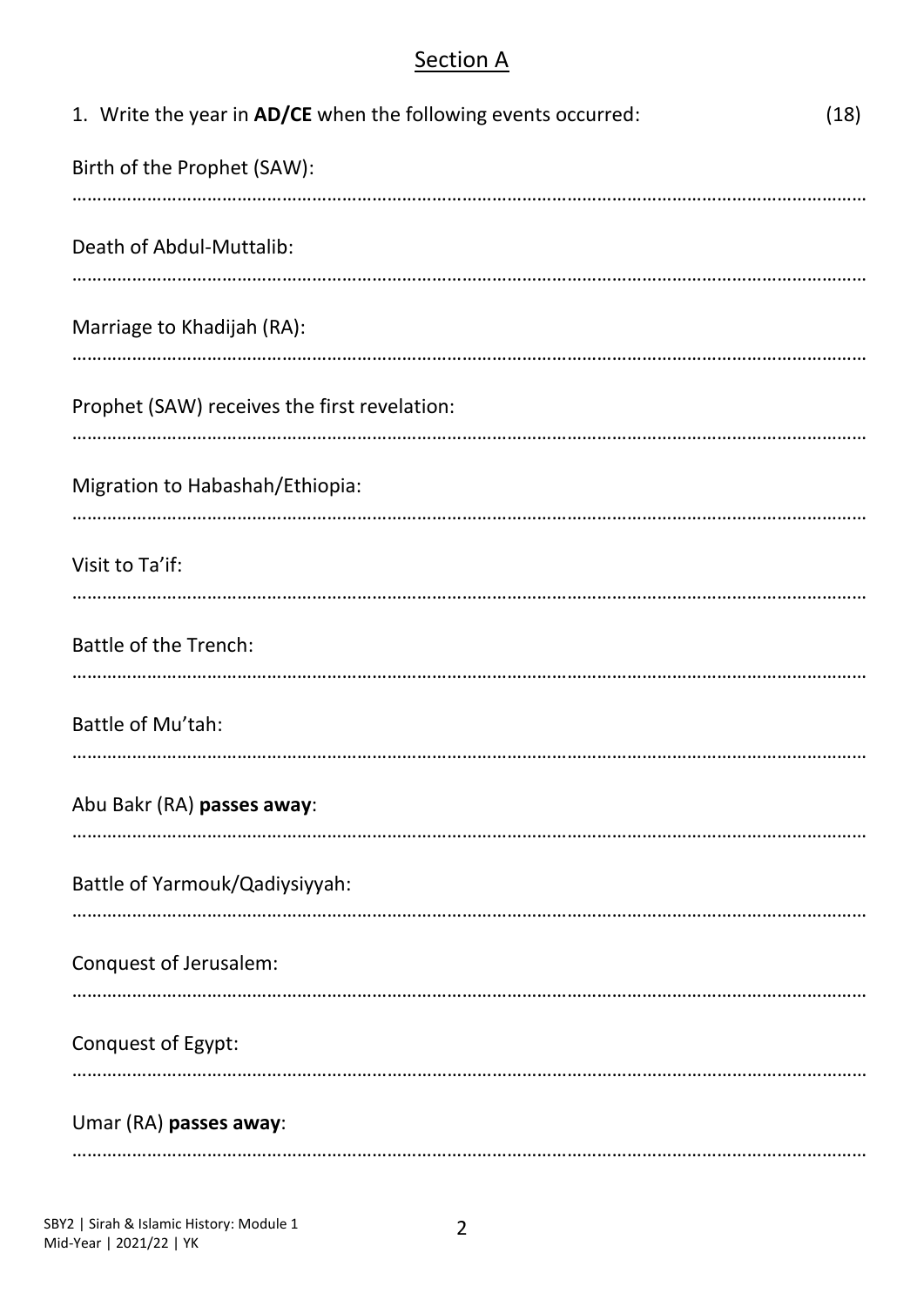| <b>Conquest of Crete:</b>                                                                                     |
|---------------------------------------------------------------------------------------------------------------|
| Uthman (RA) passes away:                                                                                      |
| Battle of the Camel/Siffin:                                                                                   |
| Ali (RA) passes away:                                                                                         |
| Muawiyah (RA) passes away:                                                                                    |
| 2. Fill in the blanks with the correct word, the first letter of the answer is given in <b>bold</b> .<br>(15) |
| a) The Prophet (SAW) went to live with A after his mother Amina (RA)<br>passed away.                          |
| b) The Battle of B was fought in 624 AD.                                                                      |
| C)                                                                                                            |
|                                                                                                               |
| e) The Prophet (SAW) had E wives in total during his lifetime.                                                |
| f)                                                                                                            |
| g)                                                                                                            |
|                                                                                                               |
| h) A was a wife of the Prophet (SAW) and also the daughter of Abu Bakr                                        |
| (RA), whilst H was the wife of the Prophet (SAW) whilst the daughter                                          |
| of Umar (RA).                                                                                                 |
|                                                                                                               |

i) Fatima (RA) had 2 sons with Ali (RA) called **H**…………………. and **H**………………….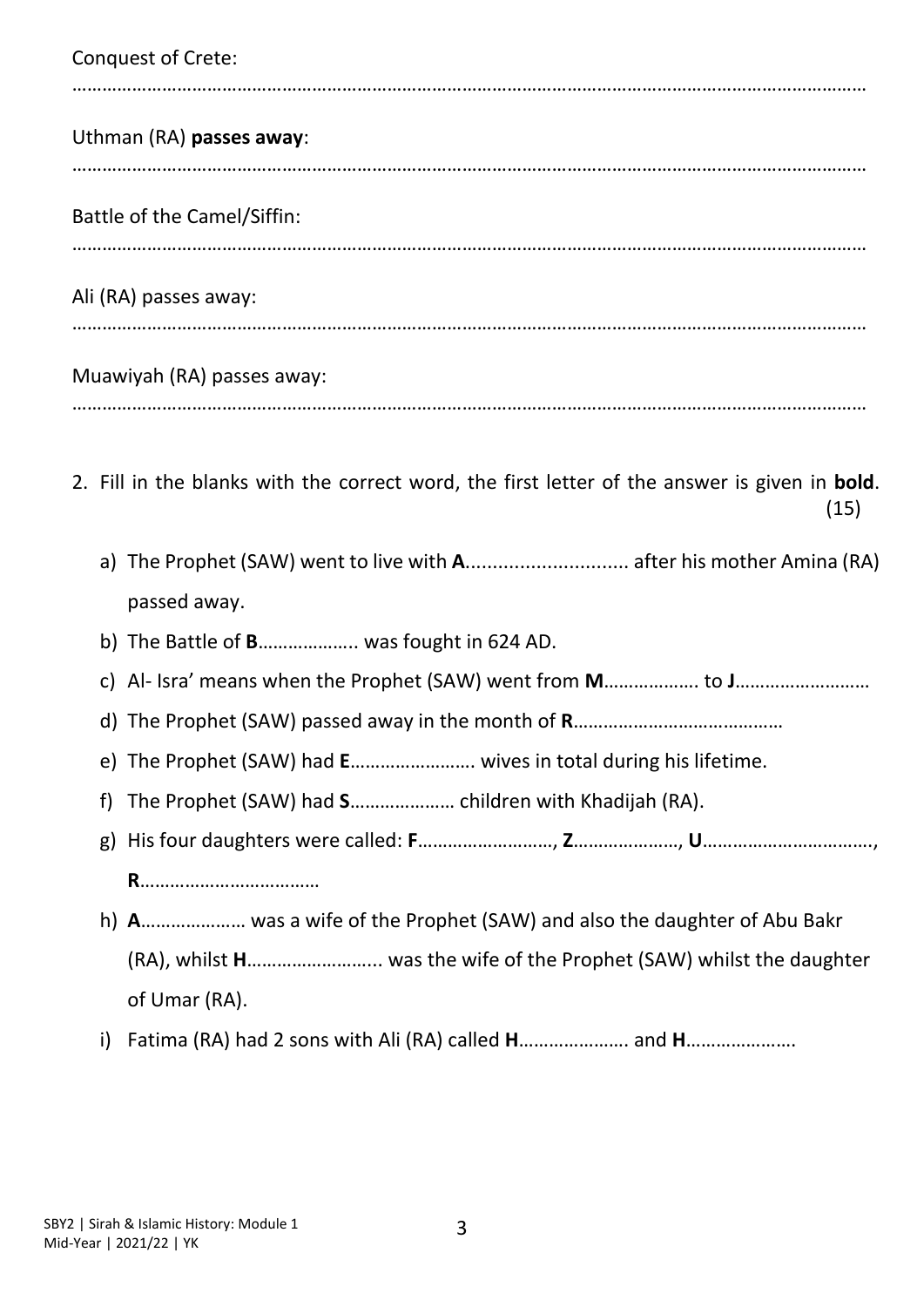### Section B

1. Multiple Choice: Circle / Tick the correct answer. (6)

a) How old was our Prophet (SAW) when he passed away?

- 1) 70 years old
- 2) 55 years old
- 3) 63 years old

b) What does the term Al **Khilafah** Ar Rashidun?

- 1) The Rightly Guided Caliphs
- 2) The Rightly Guided Caliphate
- 3) The 4 Best Rulers

#### c) Who did Abu Bakr (RA) send to fight the Byzantines as **soon as he became Khalifah?**

- 1) Usamah ibn Zayd (RA)
- 2) Khalid ibn Waleed (RA)
- 3) Sa'd ibn Abi Waqqas (RA)
- d) What term did Umar (RA) receive after becoming Khalifah?
	- 1) Commander of the Faithful
	- 2) The Brave one
	- 3) The one who is Generous.
- e) Who was the commander at the Battle of Qadisiyyah?
	- 1) Usamah ibn Zayd (RA)
	- 2) Khalid ibn Waleed (RA)
	- 3) Sa'd ibn Abi Waqqas (RA)
- f) What was the name of non-Muslims who had to pay the Jizyah tax?
	- 1) Jihadis
	- 2) Zakatis
	- 3) Dhimmis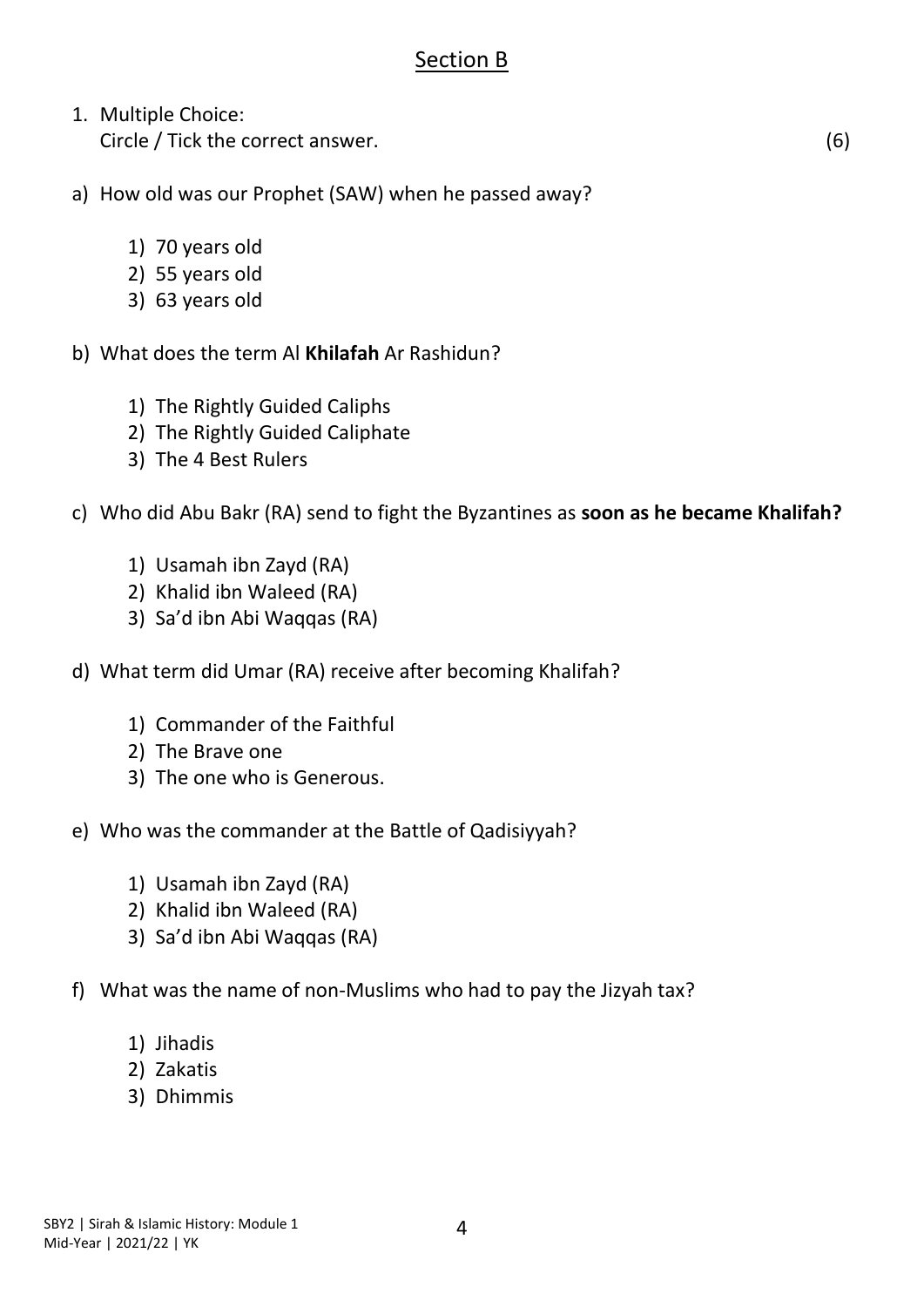2. Complete the table by ticking True or False. (10)

|                | Statement                                                                                      | <b>True</b> | False |
|----------------|------------------------------------------------------------------------------------------------|-------------|-------|
| $\mathbf{1}$   | Banu Hashim had <b>political</b> authority                                                     |             |       |
| $\overline{2}$ | <b>Uthman (RA)</b> commissioned a Quran due to disagreements of<br>the recitation of the Quran |             |       |
| 3              | <b>Walid II ibn Yazid II</b> was known as the 'party' emperor                                  |             |       |
| $\overline{4}$ | The Khawariji Ibn Muljim assassinated <b>Umar</b> (RA)                                         |             |       |
| 5              | At the Battle of the Camel, Ali (RA) fought <b>Aisha</b> (RA)                                  |             |       |
| 6              | Ali (RA) moved the capital from Madinah to <b>Damascus</b>                                     |             |       |
| $\overline{7}$ | There were 33 Umayyad rulers                                                                   |             |       |
| 8              | Uthman (RA) was from Banu Hashim                                                               |             |       |
| 9              | The Sassanids is another name for the Persians                                                 |             |       |
| 10             | Abu Bakr (RA) ruled for 10 years                                                               |             |       |

3. Match the boxes by drawing a line between the Khalifah and the accomplishment that occurred during their rule. occurred during their rule.

 $\mathsf{r}$ 

| Umar (RA)               | Increase in scholars<br>jurists, got rid of all<br>racist Umayyad poli |
|-------------------------|------------------------------------------------------------------------|
| Uthman (RA)             | Conquest of Jerusa                                                     |
| Walid I ibn Abdul Malik | Conquest of Al<br>Andalusia/Spair                                      |
| Muawiyah (RA)           | Conquest of Cypr                                                       |
| Umar ibn Abdul Aziz     | The first Umayyad C                                                    |
| Abdul-Malik ibn Marwan  | Build the Dome of the                                                  |

| Umar (RA)               | Increase in scholars and<br>jurists, got rid of all the<br>racist Umayyad policies. |
|-------------------------|-------------------------------------------------------------------------------------|
| Uthman (RA)             | Conquest of Jerusalem                                                               |
| /alid I ibn Abdul Malik | Conquest of Al<br>Andalusia/Spain                                                   |
| Muawiyah (RA)           | <b>Conquest of Cyprus</b>                                                           |
| Umar ibn Abdul Aziz     | The first Umayyad Caliph                                                            |
| dul-Malik ibn Marwan    | Build the Dome of the Rock                                                          |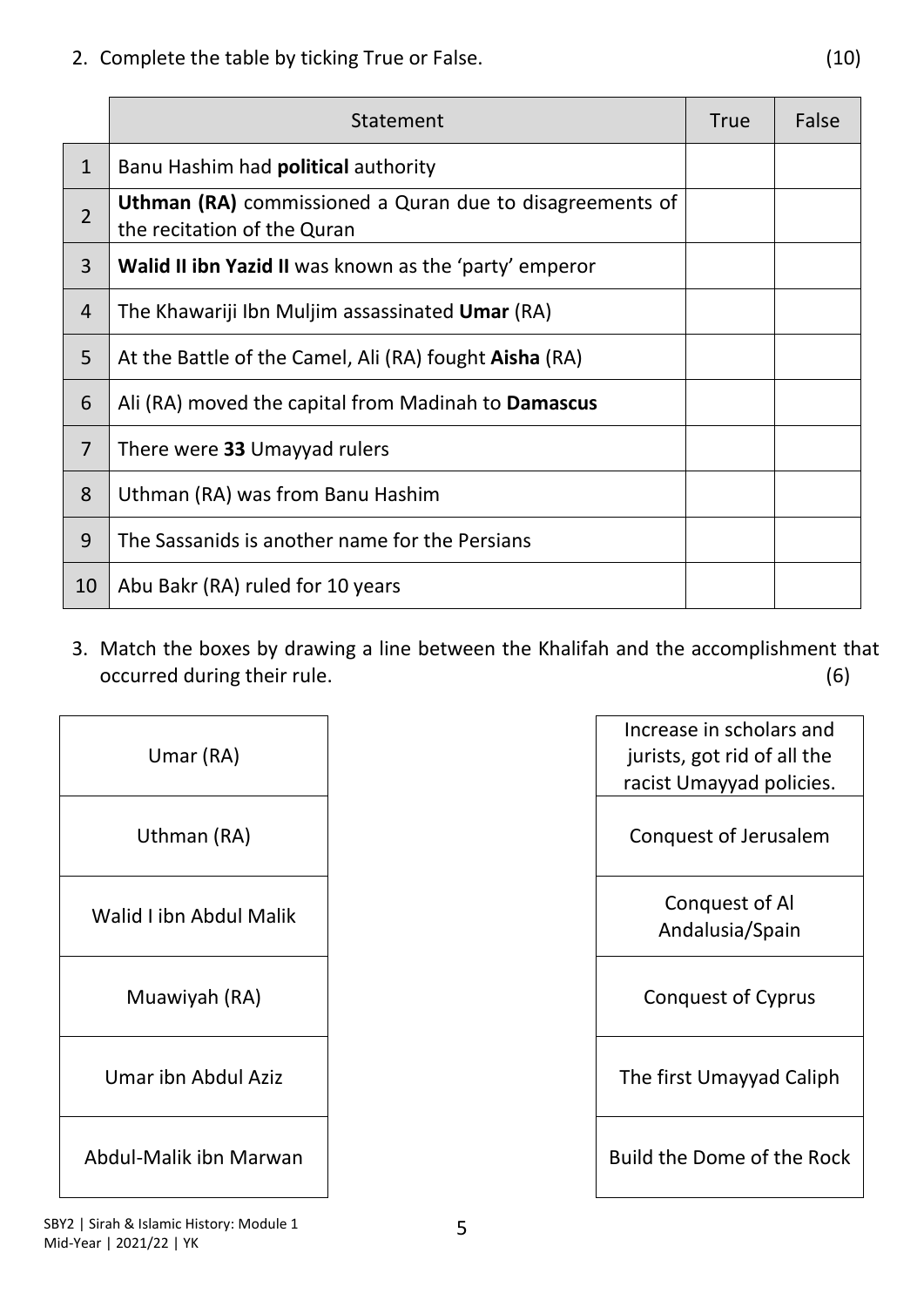### Section C

Answer the following questions: **DO NOT LEAVE ANY QUESTION BLANK.**

| 1. 'You are to me like Harun (AS) was to Musa (AS)'. Give 1 reason why this Hadith is not a<br>reference to Ali (RA) as the Khalifah? | (1) |
|---------------------------------------------------------------------------------------------------------------------------------------|-----|
| 2. 'That person for whom I am Mawla, Ali is also his Mawla'.                                                                          |     |
| What does the word Mawla mean here?                                                                                                   | (1) |
| Why is this statement not a proof of Khilafah?                                                                                        | (1) |
| 3. What two immediate tasks did Abu Bakr (RA) have to deal with when he became<br>Khalifah?                                           | (2) |
| b)                                                                                                                                    |     |
| 4. In what year did the Battles of Yarmouk and Qadisiyyah occur? Also, who were the main<br>generals in each battle?                  | (2) |
|                                                                                                                                       |     |
| 5. What tax do non-Muslims have to pay under Islamic rule?                                                                            | (1) |
| Also, what three assurances do they get if they pay this tax?                                                                         | (3) |
|                                                                                                                                       |     |
|                                                                                                                                       |     |
| 6. What was the name of the man who assassinated Umar (RA)?                                                                           | (1) |
|                                                                                                                                       |     |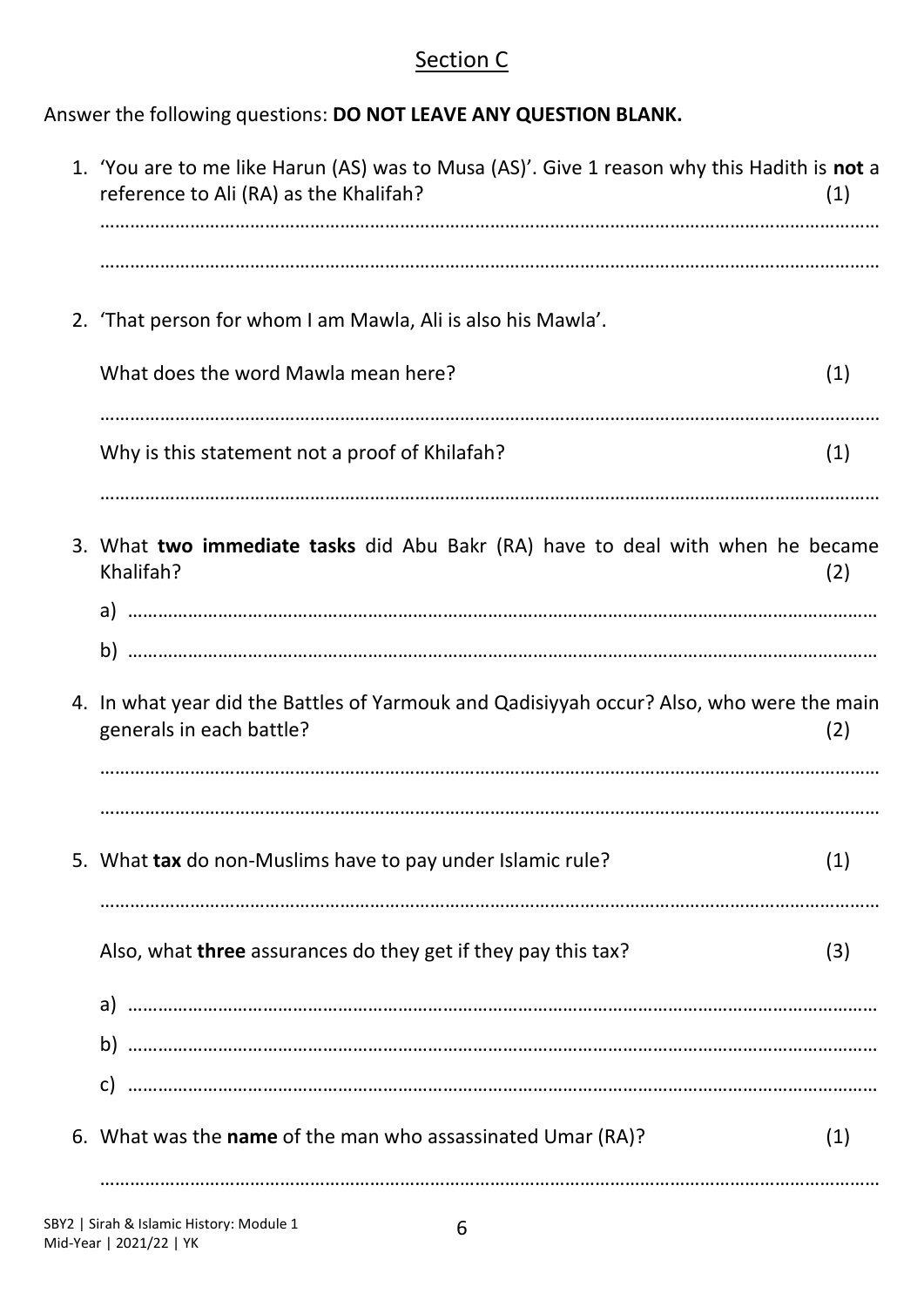| 7. How did Umar (RA) choose the next Khalifah?                                                                | (2) |
|---------------------------------------------------------------------------------------------------------------|-----|
|                                                                                                               |     |
| 8. What clan was Uthman (RA) from?                                                                            | (1) |
|                                                                                                               |     |
| 9. What is the difference in terms of political/spiritual authority between Uthman's clan and<br>Banu Hashim? | (2) |
|                                                                                                               |     |
|                                                                                                               |     |
| 10. What were the two complaints that people had against the governors of Uthman (RA)?                        | (2) |
|                                                                                                               |     |
|                                                                                                               |     |
| b)                                                                                                            |     |
|                                                                                                               |     |

11. Under Uthman (RA) who was governor of Syria and who was governor of Egypt? (2)

| Governor of Syria |  |
|-------------------|--|
| Governor of Egypt |  |

12. What did Uthman (RA) create during his Khilafah which enabled the Muslims to cross seas and conquer islands? (1)

…………………………………………………………………………………………………………………………………………

- 13. Give 2 features of the Quran compiled during the time of **Abu Bakr (RA)**? (2)
	- a) ……………………………………………………………………………………………………………………………………
	- b) ……………………………………………………………………………………………………………………………………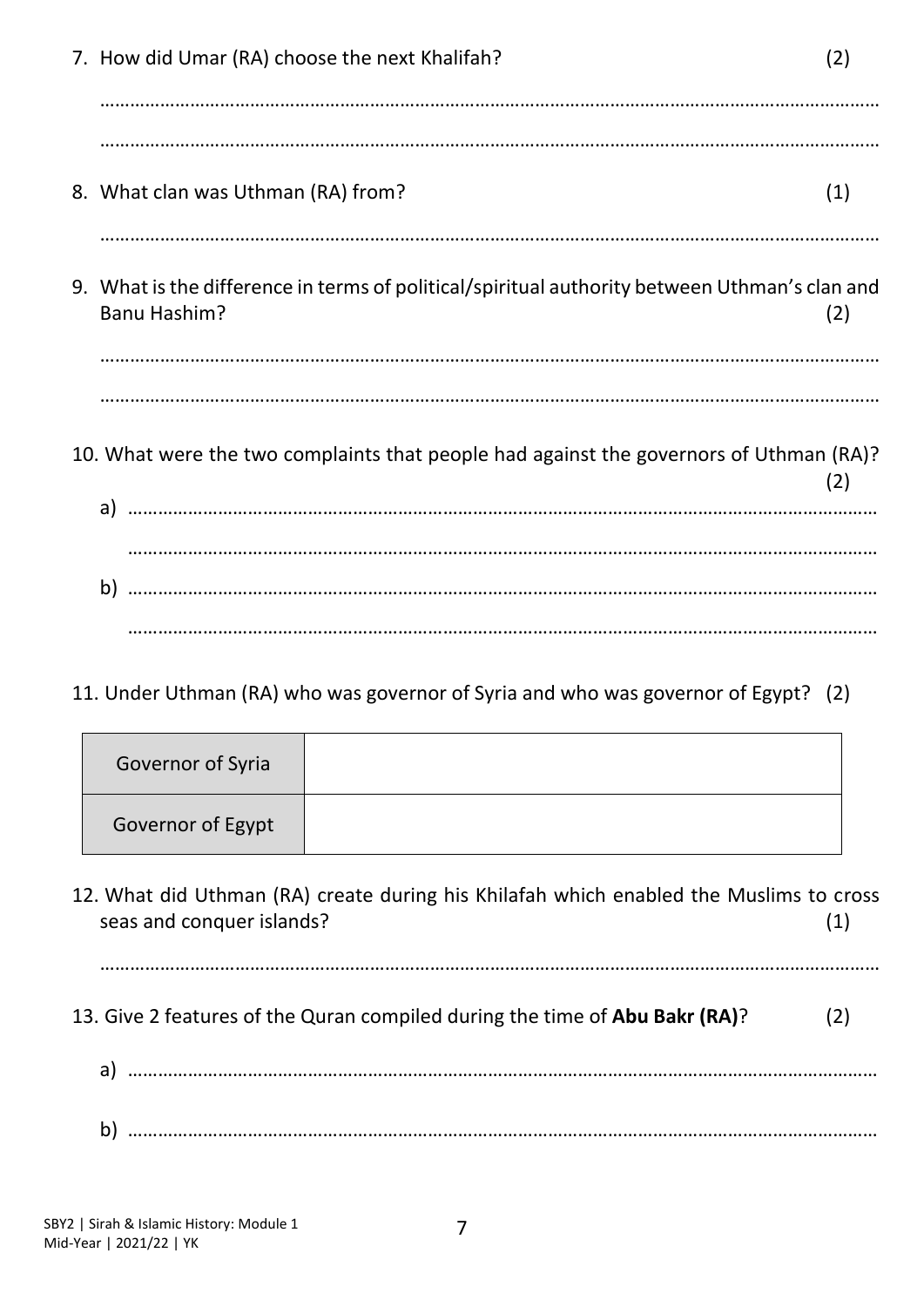| 14. Give 2 features of the Quran compiled during the time of Uthman (RA)?                                  | (2) |
|------------------------------------------------------------------------------------------------------------|-----|
|                                                                                                            |     |
|                                                                                                            |     |
| 15. Who was appointed the head of the project for compiling the Quran during the time of<br>Abu Bakr (RA)? | (1) |
| 16. What were the two problems that Ali (RA) faced when becoming Khalifah?                                 | (2) |
|                                                                                                            |     |
| 17. What are the names of the 2 battles that took place between:                                           | (2) |
| Ali (RA) and Aisha (RA)                                                                                    |     |
| Ali (RA) and Muawiyah (RA)                                                                                 |     |
| 18. What is the name of the group who left Ali's (RA) group due to him negotiating with<br>Muawiyah (RA)?  | (1) |
| 19. What was the name of the man who assassinated Ali (RA)?                                                | (1) |
| 20. What did Hasan (RA) do with the Khilafah after Ali (RA) passed away?                                   | (1) |
|                                                                                                            |     |

21. Where did the Umayyads move the **capital** of the Khilafah to? (1)

…………………………………………………………………………………………………………………………………………